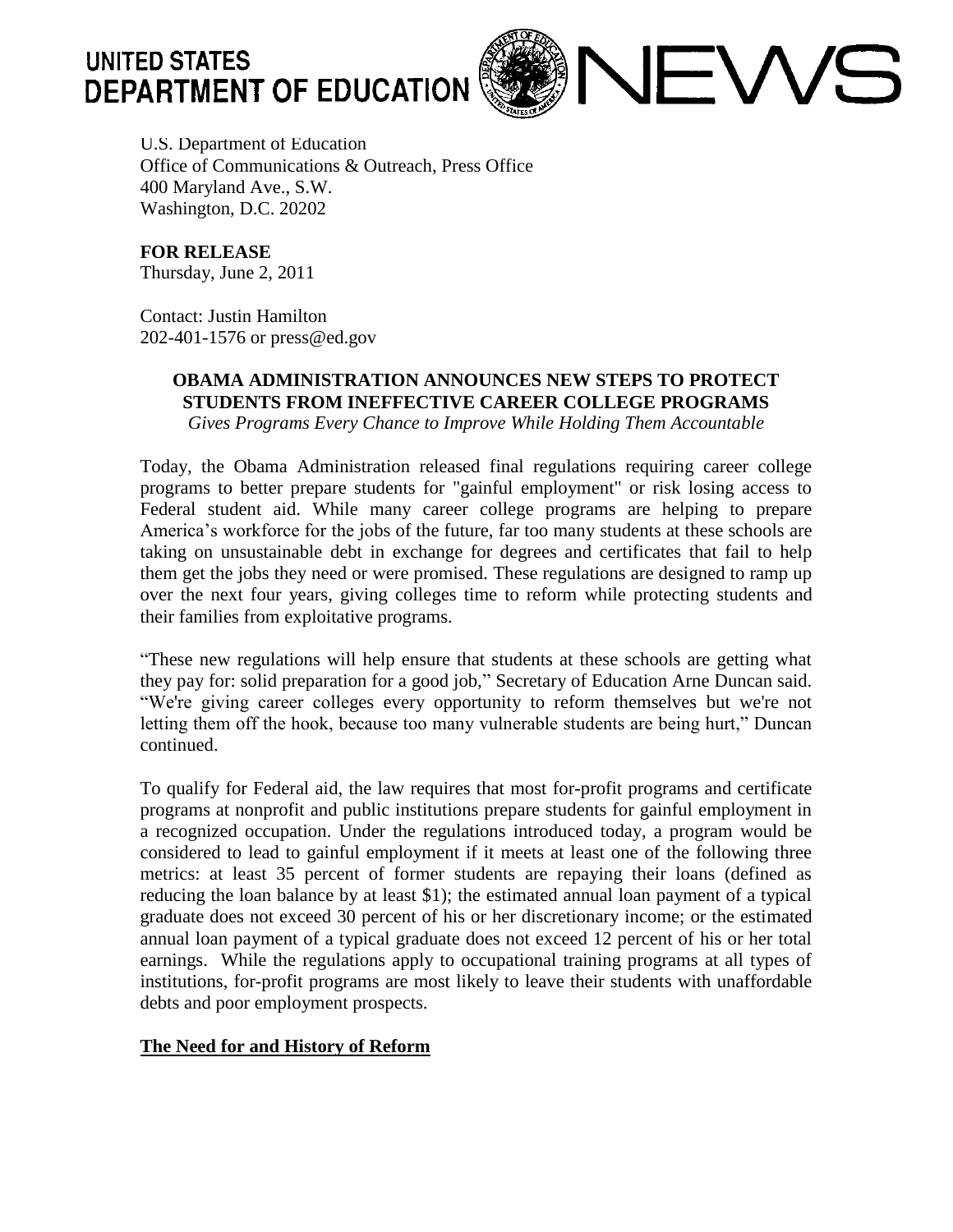Students at for-profit institutions represent 12 percent of all higher education students, 26 percent of all student loans and 46 percent of all student loan dollars in default. The median Federal student loan debt carried by students earning associate degrees at forprofit institutions was \$14,000, while the majority of students at community colleges do not borrow. More than a quarter of for-profit institutions receive 80 percent of their revenues from taxpayer-financed Federal student aid.

"While for-profit schools have profited and prospered thanks to Federal dollars, some of their students have not. This is a disservice to students and taxpayers, and undermines the valuable work being done by the for-profit education industry as a whole," Duncan continued.

Efforts to regulate abuse by for-profit institutions date back to the Reagan administration, under the leadership of then Secretary of Education William Bennett. However, regulations were weakened during the previous administration leading to the rapid growth of enrollment and default rates at for-profit institutions seen in recent years.

These problems and wide-spread evidence of waste, fraud and abuse prompted the Obama administration to embark on an 18-month negotiation with the higher education community over new regulations. During the negotiation, the Department worked with stakeholders to develop a set of proposals around 14 specific issues that strengthen the integrity of the Federal student aid program and ensure that taxpayer funds are used appropriately. The final gainful employment regulations published today follow that twoyear process and will go into effect on July 1, 2012.

## **Important Changes to the Regulation**

Based on thoughtful consideration of public comments and concerns, the new regulations improve upon the Department's previously released draft proposal. The rules issued today, which reflect the principles outlined in the President's recent Executive Order on improving regulations, provide students and consumers with the information they need to make good educational choices and give failing programs ample opportunity to make needed improvements. Institutions will now be required to disclose their total program costs, loan repayment rates, graduates' debt-to-earnings ratio and other critical consumer information to help students better choose the gainful employment program that's right for them. And poor performing programs must fail the debt measures three times in a four-year period before losing eligibility to participate in Federal student aid programs, rather than losing eligibility immediately.

The first time a program fails to meet the debt measure it must disclose to students why the measurement was missed and how the issue will be addressed. After missing the debt measure for the second time in four years, programs must inform students that their debts may be unaffordable after graduation, that the program is at risk of losing eligibility to participate in Federal student aid programs, and what their existing transfer options are. After a third failure in four years, the program loses eligibility to participate in Federal student aid programs and cannot reapply for eligibility for at least three years. Under this